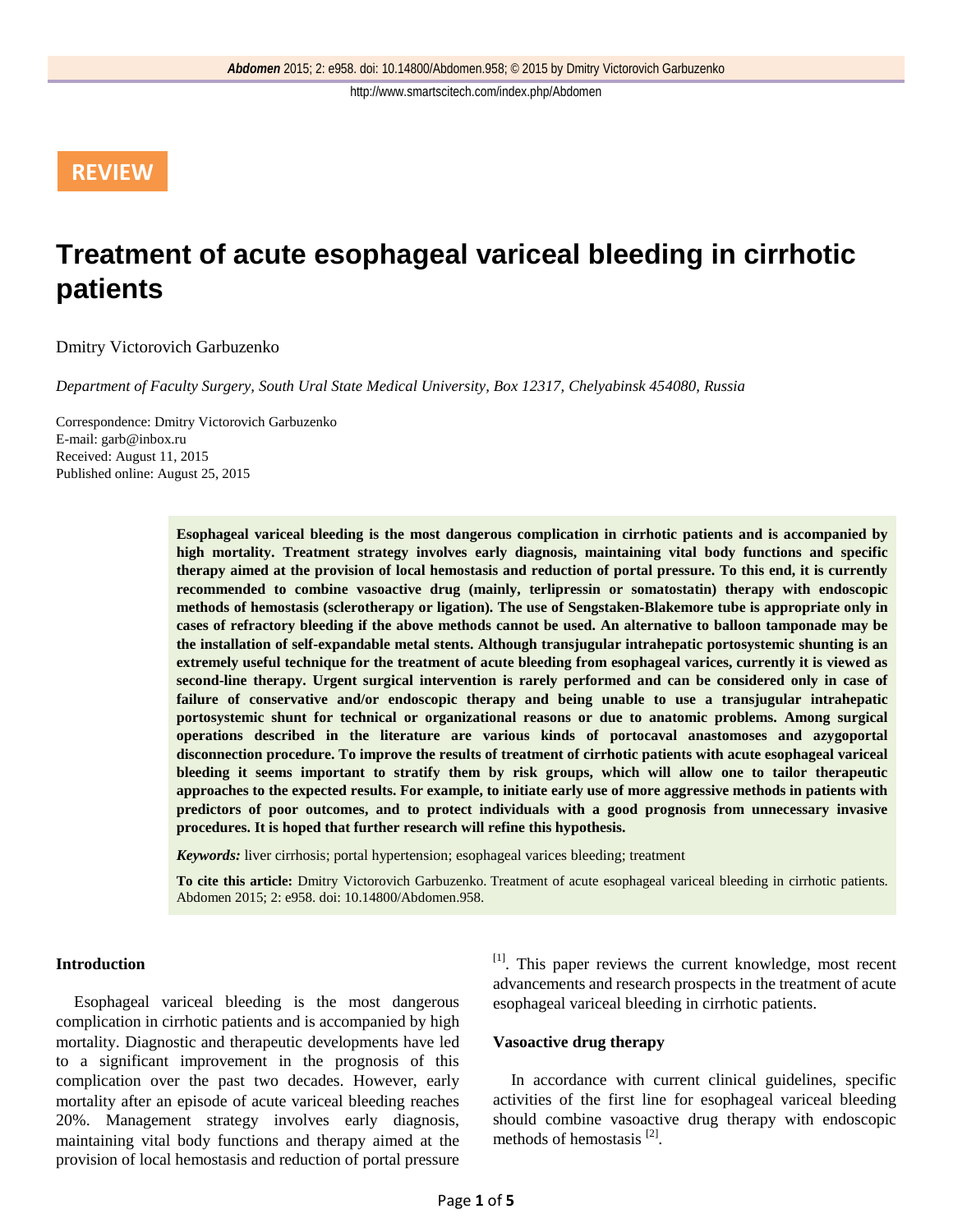The effect of drugs used for the treatment of portal hypertension, is, mainly, the reduction of splanchnic hyperemia and decrease in severity of hyperdynamic circulatory status, which helps reduce the pressure in both the portal vein and varices <sup>[3]</sup>. Since under the development of bleeding there is a real threat to the patient's life, the drugs should be administered as early as possible, ideally before hospital, and for at least 5 days  $\frac{14}{4}$ . A meta-analysis by M. Wells *et al.* <sup>[5]</sup> showed that timely application of vasoactive drugs ensures effective hemostasis, reduces the need for blood transfusions, the duration of hospitalization and 7-day mortality.

Terlipressin (N-triglycer-8-lysine-vasopressin), a synthetic analogue of vasopressin, the hormone of the posterior pituitary, with a longer biological activity and a better safety profile, acts on specific  $V_1$  receptors of the smooth muscles of the arteries, in particular, the arterioles of the abdominal cavity, and causes their contraction. S. Møller *et al*. [6], having studied the influence of terlipressin on hemodynamics in cirrhotic patients with portal hypertension, found that an intravenous bolus of 2 mg of the drug leads to a rapid reduction of portal pressure and hepatic blood flow (by 17% and 29% respectively), increased blood pressure and systemic vascular resistance (by 26% and 61% respectively), as well as a decrease in cardiac output, heart rate and artery distensibility (by 18%, 11% and 32% respectively).

The effect of terlipressin remains up to 4 hours, which allows one to administer it in periodic intravenous injections, but if necessary, a continuous infusion is also possible  $^{[7]}$ . For adults with body weight over 40 kg with esophageal variceal bleeding, terlipressin is injected every 4 hours by 2 mg in the first 1-2 days and by 1 mg for 2-5 following days  $^{[8]}$ . In these periods, its efficiency is  $75-80\%$  and 67%, respectively  $^{[9]}$ .

The most frequent side effects associated with the use of terlipressin are moderate abdominal pain, arterial hypertension, and hyponatremia; these are usually reverted after canceling the drug. Severe cardiovascular and ischemic disorders occur in approximately 15% of patients. In this regard, terlipressin is not recommended for patients with a history of ischemic heart or cerebral disease, limb or gut vascular disease, cardiomyopathy, bronchial asthma, chronic obstructive pulmonary disease, or having cardiac rhythm disturbance; caution should be used for elderly and/or hypertensive subjects <sup>[10]</sup>.

Somatostatin is a cyclic 14-amino acid peptide, which is secreted by the nerve, endocrine and enteroendocrine cells in the hypothalamus and the digestive system (stomach, intestines, and Delta cells of the pancreas). Synthetic analogues of the drug (octreotide, octride, vapreotide, etc.) are also used to treat esophageal variceal bleeding in cirrhotic patients.

Somatostatin, by blocking G-protein coupled  $ET_A$ receptors, prevents stellate cells of the liver from contraction induced by endothelin-1, and contributes to the expansion of sinusoids and the reduction of hepatic vascular resistance. A similar effect of octreotide is associated with a decrease in intracellular  $Ca^{2+ [11]}$ .

The reduction of portal inflow caused by somatostatin is explained by the weakening of splanchnic hyperemia due to somatostatin's antisecretory effect on the secretion of glucagon and other gastrointestinal vasodilating peptides. The positive effect of octreotide on splanchnic blood flow is due to the potentiation of protein kinase of C-dependent vasoconstrictors through subtype 2 somatostatin receptors [12].

In cirrhotic patients with portal hypertension an intravenous bolus of 250 μg of somatostatin contributes to a 28.4% reduction of wedged hepatic venous pressure and a 15-71% reduction of the pressure in the esophageal varices. Continuous infusion of the drug reduces wedged hepatic venous pressure by 17% and hepatic blood flow by 17.4%. High doses of somatostatin  $(500 \text{ µg/h})$  have a more pronounced effect on these indicators, also reducing azygal blood flow by 45% in the case of bolus injection and by 23% with continuous infusion. Unfortunately, the positive effect of the drugs in this group on the hemodynamics is short, despite the much larger half-life of synthetic analogues of somatostatin, compared with the natural hormone; this is probably due to the desensitization or tachyphylaxis [13].

With bleeding from esophageal varices, 250 µg of somatostatin is initially injected as a bolus, and then in the form of continuous infusions, 250-500 µg/h for 2-5 days. The first dose of octreotide and vapreotide is 50 µg followed by an infusion of 50 µg/h. Severe complications in the course of this therapy are rare. Approximately 21% of patients may have vomiting and hyperglycemia, which, as a rule, can be easily remedied [14].

In general, somatostatin showed sufficient efficacy in the treatment of esophageal variceal bleeding, and in its effects on hemostasis and mortality it was similar to terlipressin, with a better safety profile  $\begin{bmatrix} 15 \end{bmatrix}$ . At the same time, the efficacy of octreotide as monotherapy of portal hypertension is not currently established [16].

## **Endoscopic methods of hemostasis**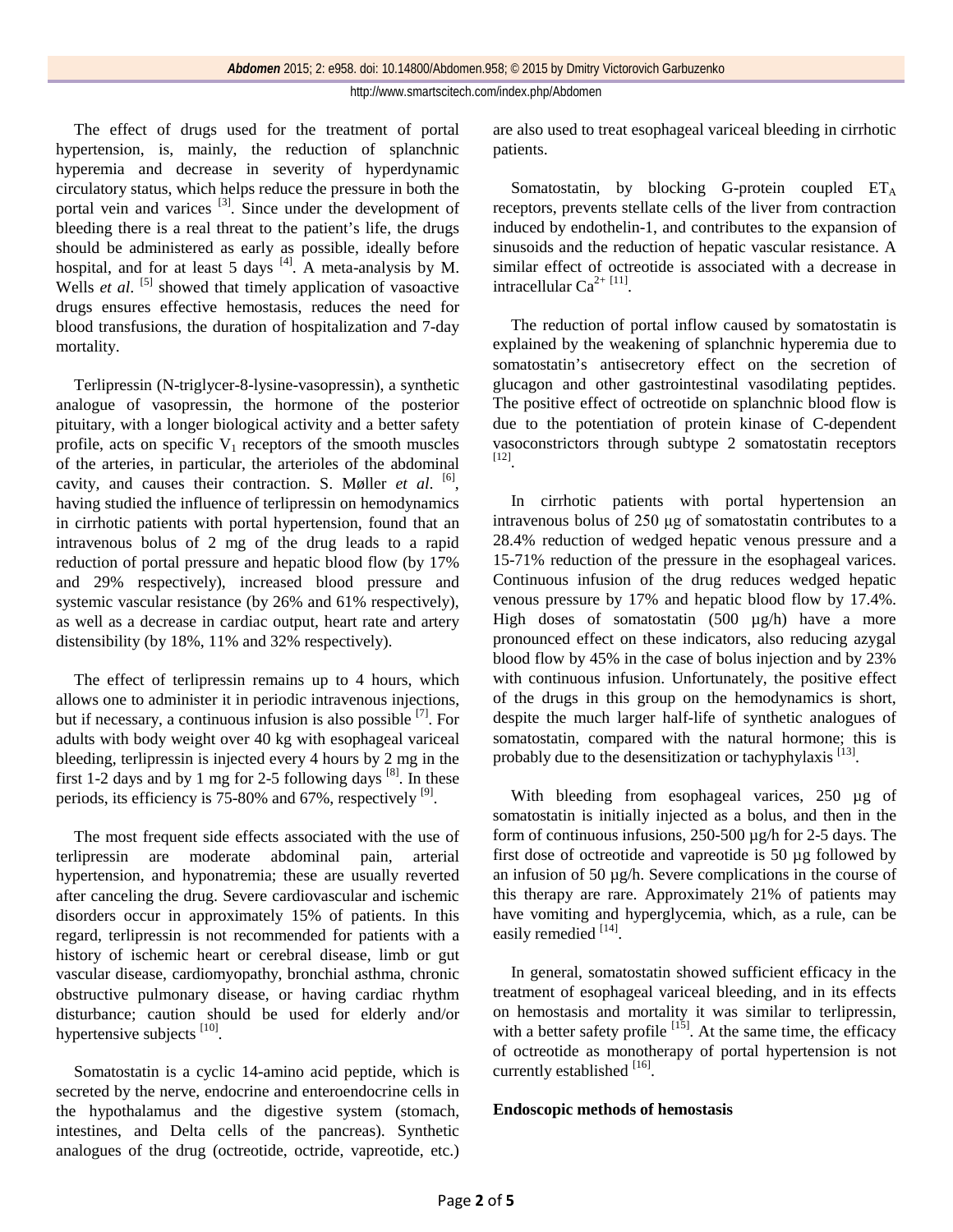Endoscopic sclerotherapy of esophageal varices has been developing since the mid 1970-ies of the last century. In this method, a sclerosant is injected directly into the varicose veins of the gastroesophageal junction region (5% solution of ethanolamine oleate), and paravasally (1% solution of aethoxysklerol (polidocanol)) [17]. According to L. Laine *et al*. [18], endoscopic sclerotherapy can control esophageal variceal bleeding in at least 62% of patients, it significantly reduces the frequency of early recurrence and has a positive impact on early mortality. It had no advantages over vasoactive drugs  $[19]$ , but with simultaneous use of both methods, the hemostatic effect was higher than with each of them individually  $^{[20]}$ .

There are early (within the first 24 hours after injection) and late (a few days or weeks) complications of endoscopic sclerotherapy, which can be local and systemic. Moderate transient impairment of esophageal motility in the presence of varices is often observed. However, persistent dysphagia is usually associated with the formation of cicatricial strictures, the risk of which depends on the number of procedures and the amount of sclerosant injected. A serious late complication are ulcers of the esophageal mucosa, with extensive lesions of which they can cause bleeding and lead to necrosis of the wall, its perforation and mediastinitis. Although bacteremia after endoscopic sclerotherapy is observed in every second patient, it is normally latent, and the majority of infectious complications such as meningitis, paranephritis, brain abscess, endocarditis, and pneumonia, are rare  $[21]$ . One disadvantage of the procedure, noted in a number of cases, is the increase of the hepatic venous pressure gradient (HVPG), which may be the cause of early recurrent bleeding [22].

Ligation of esophageal varices, proposed by G. V. Stiegmann in 1986, is currently the endoscopic method of choice for the treatment of variceal bleeding. Unlike the induction of chemical inflammation and thrombosis after the introduction of sclerosing agents, the elastic ring ligature, covering the areas of the mucosal and submucosal layers of the esophagus in the area of varix, causes strangulation and subsequent fibrosis. Since the involved tissue volume is small, ulceration that occurs is always superficial, and pathological changes are insignificant. Compared with endoscopic sclerotherapy, ligation of esophageal varices obliterates them more rapidly and is accompanied by a smaller number of early recurrence of bleeding  $[23]$ . In addition, the combined use of endoscopic ligation with terlipressin or octride was more effective than therapy with vasoactive drugs alone  $[24; 25]$ .

## **Sengstaken-Blakemore tube and self-expandable metal stents**

The use of Sengstaken-Blakemore triple-lumen tube allows achieving primary hemostasis in 40-90% of patients with acute esophageal variceal bleeding. However, the high frequency of early relapses after deflation and the risk of developing life-threatening complications make its use appropriate only in cases of refractory bleeding if the above methods cannot be performed <sup>[26]</sup>.

An alternative to balloon tamponade may be the installation of self-expandable metal stents specifically designed for the treatment of acute esophageal variceal bleeding. This method has fewer side effects, allows enteral nutrition, and the possibility of long-term stent placement makes it possible to stabilize the patient's condition and plan for bridge therapy, e.g. transjugular intrahepatic portosystemic shunting (TIPS) or repeated endoscopic treatment. If the procedure is performed successfully, the efficiency of primary hemostasis reaches 70-100%. The main drawback is stent migration, which occurs in 20% of patients [27].

## **TIPS**

Numerous studies have shown that TIPS is an extremely useful technique for the treatment of acute esophageal variceal bleeding, allowing to achieve final hemostasis in up to 90-95% of cases. However, current clinical guidelines classify it as an event of the second line and recommend using it only if conservative and/or endoscopic therapy is ineffective. This approach is explained by TIPS-related high mortality, especially in patients with decompensated liver cirrhosis. Yet, it was noticed that in some of them, the initially stable liver function by the time of using TIPS was compromised by refractory bleeding, which caused the unfavorable outcome [28].

Gained experience in the use of TIPS, as well as the development of new technologies, in particular, the introduction of expanded polytetrafluoroethylene-covered stents with significantly prolonged passability and reduced incidence of encephalopathy, was the impetus for a reconsideration of the role of this method in the treatment of esophageal variceal bleeding. An early use of TIPS was suggested for cirrhotic patients at higher risk, in particular with HVPG  $\geq$  20 mm Hg<sup>[29]</sup>, Child-Turcotte-Pugh (CTP) B liver cirrhosis with active bleeding or CTP C liver cirrhosis with less than 14 points. The correctness of choosing the last criterion was confirmed by the results of an international randomized retrospective clinical trial, in which 30 cirrhotic patients with esophageal variceal bleeding received standard first-line therapy, and 45 underwent TIPS. During a follow-up observation for 13-14 months, the recurrence of bleeding occurred in 50% of patients in the first group and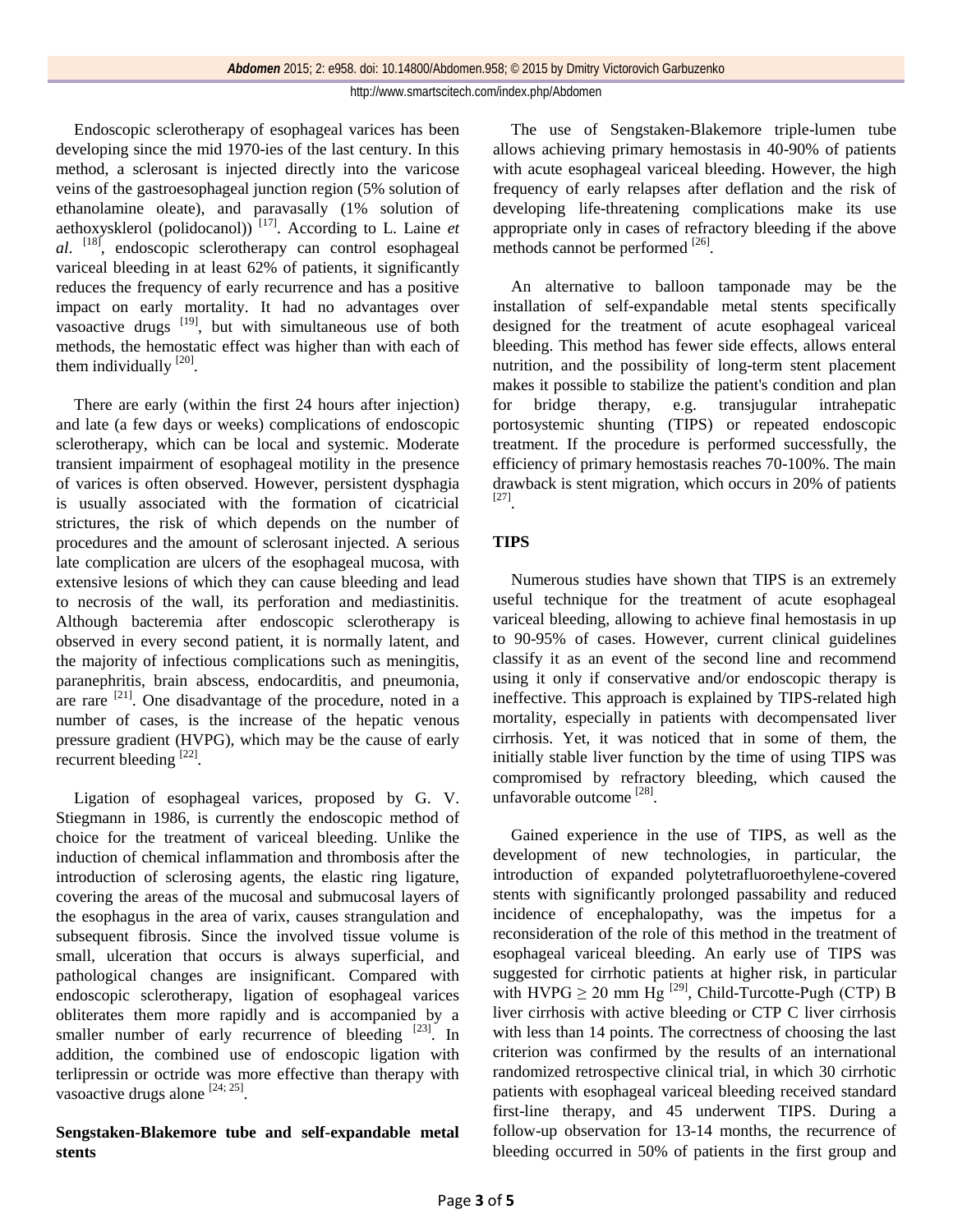only in 7% in the second; the mortality was, respectively, 33% and 13% <sup>[30]</sup>.

## **Surgical treatment**

Surgical intervention under acute esophageal variceal bleeding is rare, and can only be considered if conservative and/or endoscopic therapy fails, and TIPS cannot be used for technical or organizational reasons or due to anatomic problems. Among surgical treatments are various portocaval anastomoses and operations of azygoportal disconnection.

A unique experience of applying emergency direct portocaval anastomoses for over fifty years was recently presented by the surgical clinic of University of California in San Diego. In two prospective randomized clinical trials involving a total of 365 cirrhotic patients, they compared the efficiency of this operation with endoscopic sclerotherapy and TIPS. Patients were almost identical in terms of the degree of liver dysfunction, a third of them had CTP C liver cirrhosis. In all groups, the time of the start of therapy did not exceed 8-12 hours. In the end, primary hemostasis was achieved in the group of endoscopic sclerotherapy in 20% of cases, TIPS in 22%, portocaval shunting in 97-100%; recurrent encephalopathy occurred in 35%, 61%, and 15% of cases, respectively. Survival was 5 times higher in patients having undergone surgery  $[31]$ . It should be noted that other authors have not obtained similar results.

D. Voros *et al.* <sup>[32]</sup> reported that a modified Sugiura operation performed urgently on 46 cirrhotic patients (4 of CTP A, 16 of CTP B, and 26 of CTP C), helped to stop the esophageal variceal bleeding in all of them. Postoperative mortality amounted to 23.9%, with nine patients of CTP C and two of CTP B. In the long-term observation period of 14 months to 22 years, the recurrence of bleeding occurred in 58.4% of cases, and 5-year survival rate was 62.5%.

In Russia, the operation most commonly performed in urgent situations was proposed in 1959 by M. D. Paziora; it constists in proximal gastrotomy and careful suturing of varicose veins of the gastric cardia and cardioesophageal junction. Supplementing it with the devascularization of the stomach contributed to an increase in two-year survival rate from 77 to 97%, increased hemostatic effect from 51 to 89%, less frequent relapses of vein formation from 25 to 5%, and the reduction of gastropathy in the long-term postoperative period [33].

## **Conclusion**

Progress in understanding the pathogenesis of portal hypertension under liver cirrhosis and the development of new technologies has led to notable advances in controlling esophageal variceal bleeding. Yet, even despite using current standards of treatment, mortality associated with esophageal variceal bleeding remains high. We can assume that stratification of patients by risk groups will enable tailoring therapeutic approaches to the expected results for each of the groups, namely, initiating early use of more aggressive methods in patients with predictors of poor outcomes, and to protect individuals with a good prognosis from unnecessary invasive procedures. Further study of this issue will contribute to improved treatment of this severe complication.

## **Conflict of Interest**

No potential conflicts of interest.

## **Acknowledgments**

The author would like to thank Alexey Malafeev, Associate Professor at National Research University Higher School of Economics in Nizhny Novgorod, Russia, for his help in translating articles into English.

## **Abbreviations**

HVPG: hepatic venous pressure gradient; TIPS: transjugular intrahepatic portosystemic shunting; CTP: Child-Turcotte-Pugh scale.

## **References**

- 1. Fortune B, Garcia-Tsao G. Current management strategies for acute esophageal variceal hemorrhage. Curr Hepatol Rep 2014; 13:35-42.
- 2. de Franchis R; Baveno VI Faculty. Expanding consensus in portal hypertension: Report of the Baveno VI Consensus Workshop: Stratifying risk and individualizing care for portal hypertension. J Hepatol 2015; doi: 10.1016/j.jhep.2015.05.022.
- 3. Garbuzenko DV. Contemporary concepts of the medical therapy of portal hypertension under liver cirrhosis. World J Gastroenterol 2015; 21:6117-6126.
- 4. Nidegger D, Ragot S, Berthelémy P, Masliah C, Pilette C, Martin T, *et al*. Cirrhosis and bleeding: the need for very early management. J Hepatol 2003; 39:509-514.
- 5. Wells M, Chande N, Adams P, Beaton M, Levstik M, Boyce E, *et al*. Meta-analysis: vasoactive medications for the management of acute variceal bleeds. Aliment Pharmacol Ther 2012; 35:1267-1278.
- 6. Møller S, Hansen EF, Becker U, Brinch K, Henriksen JH, Bendtsen F. Central and systemic haemodynamic effects of terlipressin in portal hypertensive patients. Liver 2000; 20:51-59.
- 7. Ding C, Wu X, Fan X, He C, Li J. Hemodynamic effects of continuous versus bolus infusion of terlipressin for portal hypertension: a randomized comparison. J Gastroenterol Hepatol 2013; 28:1242-1246.